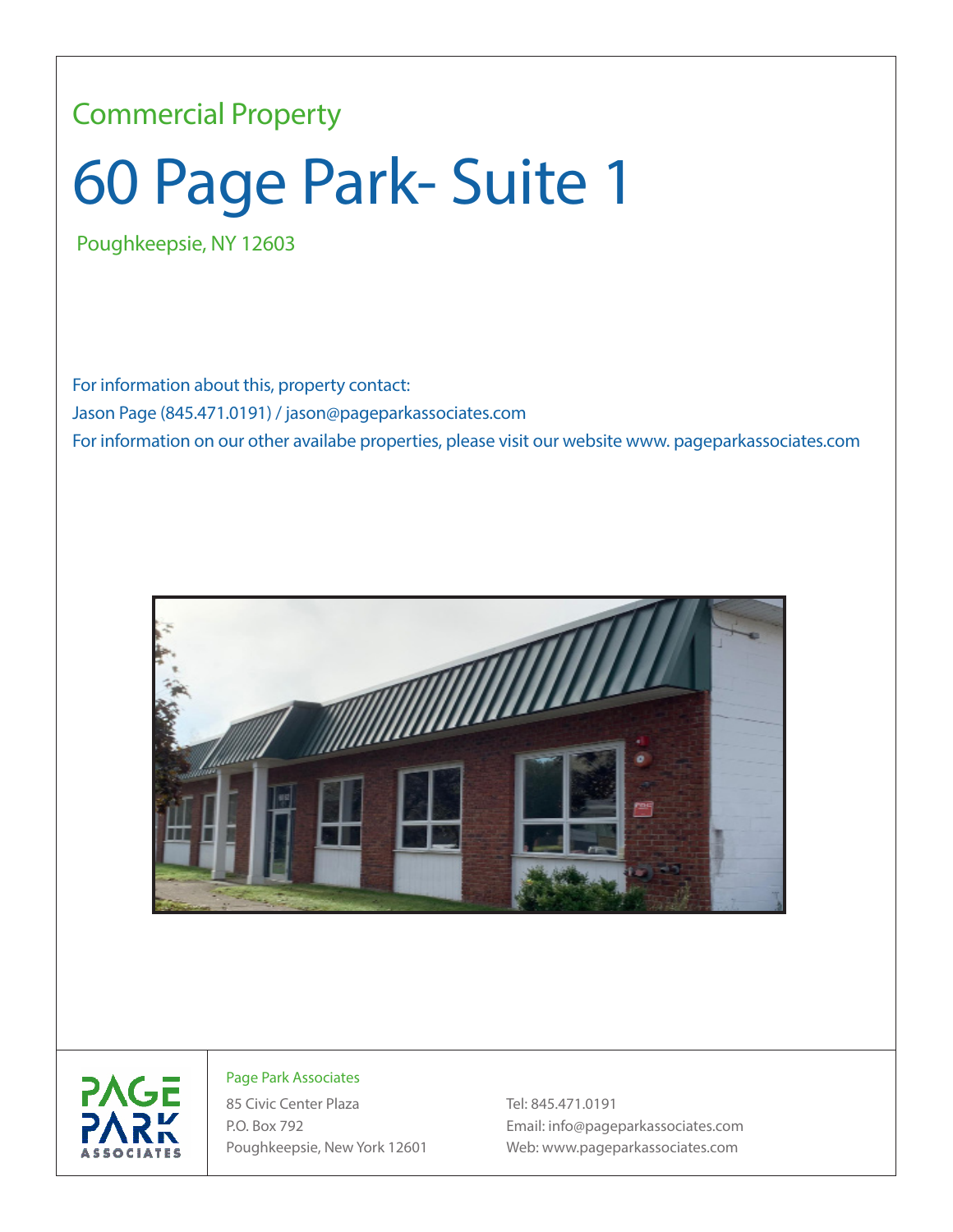## 60 Page Park - Suite 1

Poughkeepsie, NY 12603

Page Park Associates is a real estate company, specializing in the acquisition, development, management and leasing of commercial properties throughout the Hudson Valley. Page Park Associates uses innovative ideas and has quickly become a leader in the commercial leasing industry.

Availability of approximately 1,600 square feet of newly built office space, with 2,000 square foot of clean warehouse space, serviced by an overhead door. The office suite has its own toilet room, kitchenette, conference room and private offices. The warehouse space has 15' clear height ceilings with direct access to an at-grade overhead door and a common below-grade loading dock in the rear of the building. Located just off Route 55 in the Town of Poughkeepsie, in a corporate park setting.





Your source for commercial space in the Mid-Hudson Valley. We are a private Real Estate Development Company in the business of leasing premium, quality commercial space.